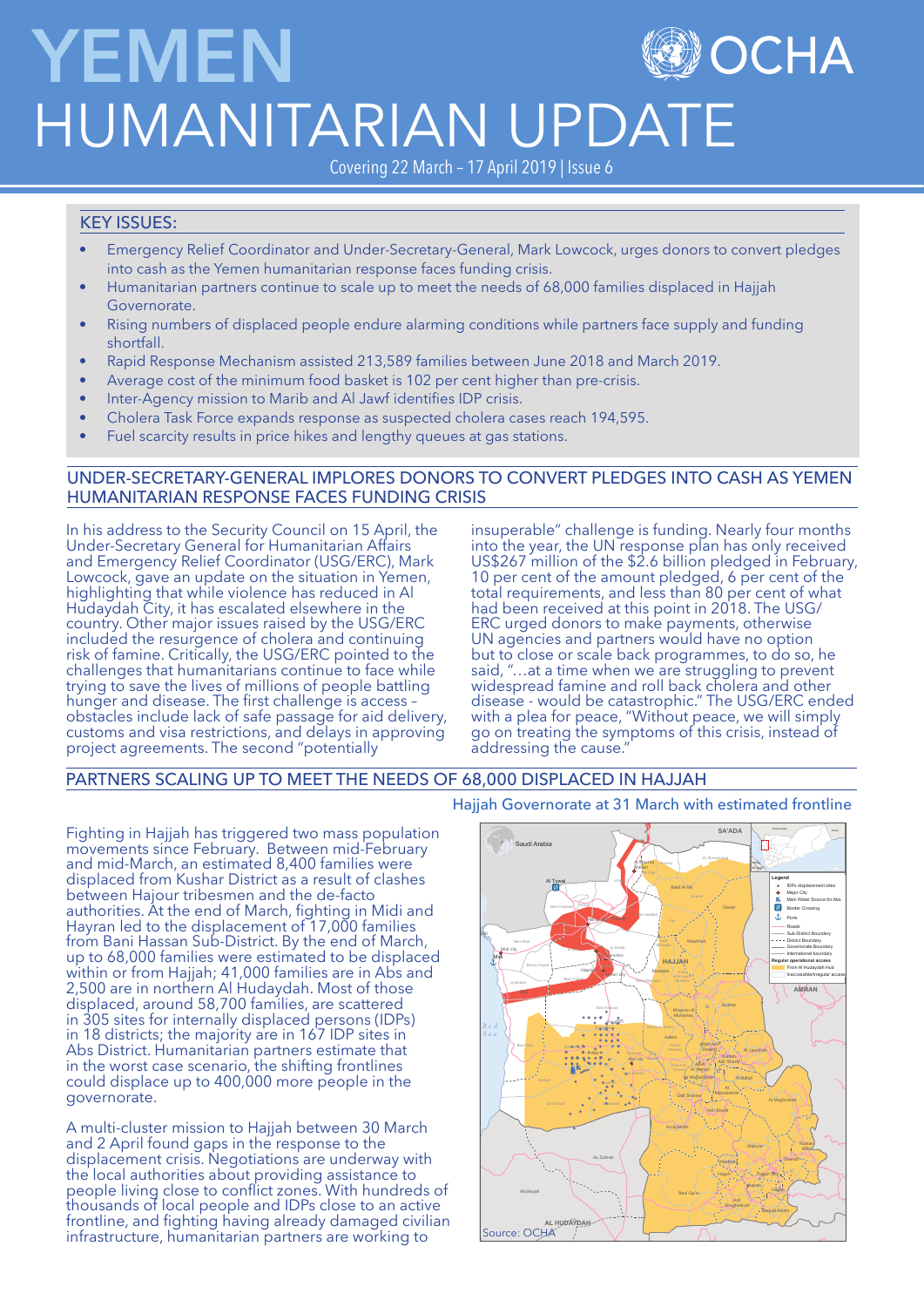improve protection monitoring and deconflict infrastructure.

A comprehensive preparedness plan focusing on prepositioning supplies and identifying sites for fleeing IDPs is being developed. The Logistics Cluster is leading on the creation of additional warehousing capacity, and upwards of 22,000 non-food items (NFIs) and 8,500 Emergency Shelter Kits (ESKs) are being routed to Hajjah as part of the response scale-up. The mobilization of more partners is underway and OCHA is expediting the opening of an office in Hajjah.

In the second week of April, Rapid Response Mechanism (RRM) partners supported 1,470 newly displaced families in Hajjah and Al Hudaydah

Governorates. In addition, Agricultural Development Organisation (ADO) provided cash assistance to 1,500 families; Norwegian Refugee Council (NRC) provided RRM kits to 6,700 families and registered another 1,400 families; Danish Refugee Council (DRC) started emergency water trucking in three IDP sites in Doreyna al Olya, Doreyna al Sofla and Walla; and Oxfam installed 300 latrines, 30 new water points and 30 water storage tanks in Abs District and provided hygiene kits to 4,000 families. To strengthen operational capacity, UN agencies have assigned 29 UN staff to be based in Hajjah, some have already started working from the city.

### RISING NUMBERS OF DISPLACED PEOPLE ENDURE ALARMING CONDITIONS WHILE PARTNERS FACE SUPPLY AND FUNDING SHORTFALLS

The Shelter/NFI/CCCM Cluster estimates that an additional 726,000 people may be displaced in 2019, bringing the total number of displaced people to 4 million. Between January and 7 April, 25,000 more

proportion of the displaced population who are staying in IDP hosting sites, in rented accommodation and in hosting arrangements with local community members. There are substantial gaps in the response

#### Displacement Trends 1 January – 7 April 2019

Source: Shelter/NFI/ **CCCM** Cluster

#### +25,000 HH / 175,000 ind. 75% in collective centers & spontaneous settlements



families were displaced (approximately 175,000 individuals), 75 per cent of them are staying in IDP hosting sites (IDP collective centres and spontaneous settlements).

Partners have identified critical needs among a high

**TOP 4 GOVERNORATES** (DISPLACEMENT TO/WITHIN) HAJJAH / 14,600 / 76% within AL HUDAYDAH / 4,100 / 82% from Hajjah

AL DHALE'E / 2,500 / 86% within

AMRAN / 1,200 / 82% from Hajjah

to displacement both in terms of supplies and funding. Across the country, there is a critical and immediate gap of NFI supplies for 122,000 families, emergency/transitional shelter supplies for 47,000 families, and rental subsidies for 40,000 families, and a total critical funding gap of \$94.5 million. Partners are working to respond to the shortfalls.

#### DISPLACEMENT AND RAPID RESPONSE MECHANISM UPDATE

The latest figures available from IOM indicates that in November 2018, there were more than 3.6 million displaced people across Yemen, and that 1.3 million displaced people had returned to their place of origin. The governorates with the largest numbers of displaced people were Marib (21 per cent), Taizz (11 per cent), Hajjah (10 per cent), Al Hudaydah (10 per cent), Amran (7 per cent) and Amanat al Asimah (7 per cent).

The Protection Cluster reported that the estimated number of civilian casualties in Al Hudaydah City decreased by 30 per cent between December 2018 and March 2019, mainly due to the virtual halt in airstrikes. Elsewhere across the country, fighting

has increased. Humanitarian partners continued to respond to the needs of the newly displaced across the Al Hudaydah Hub area through the RRM. Between June 2018 and the end of March 2019, partners had registered 219,800 families and provided RRM packages to 213,589 families. Between 5 April and 12 April, RRM kits were provided to 3,167 newly displaced people (approximately 452 families) in the Al Hudaydah Hub area, 1,150 people (approximately 164 families) in the Aden Hub area; 1,265 people in the Sa'ada Hub area (approximately 195 families), and 366 people (approximately 52 families) in the Sana'a Hub area.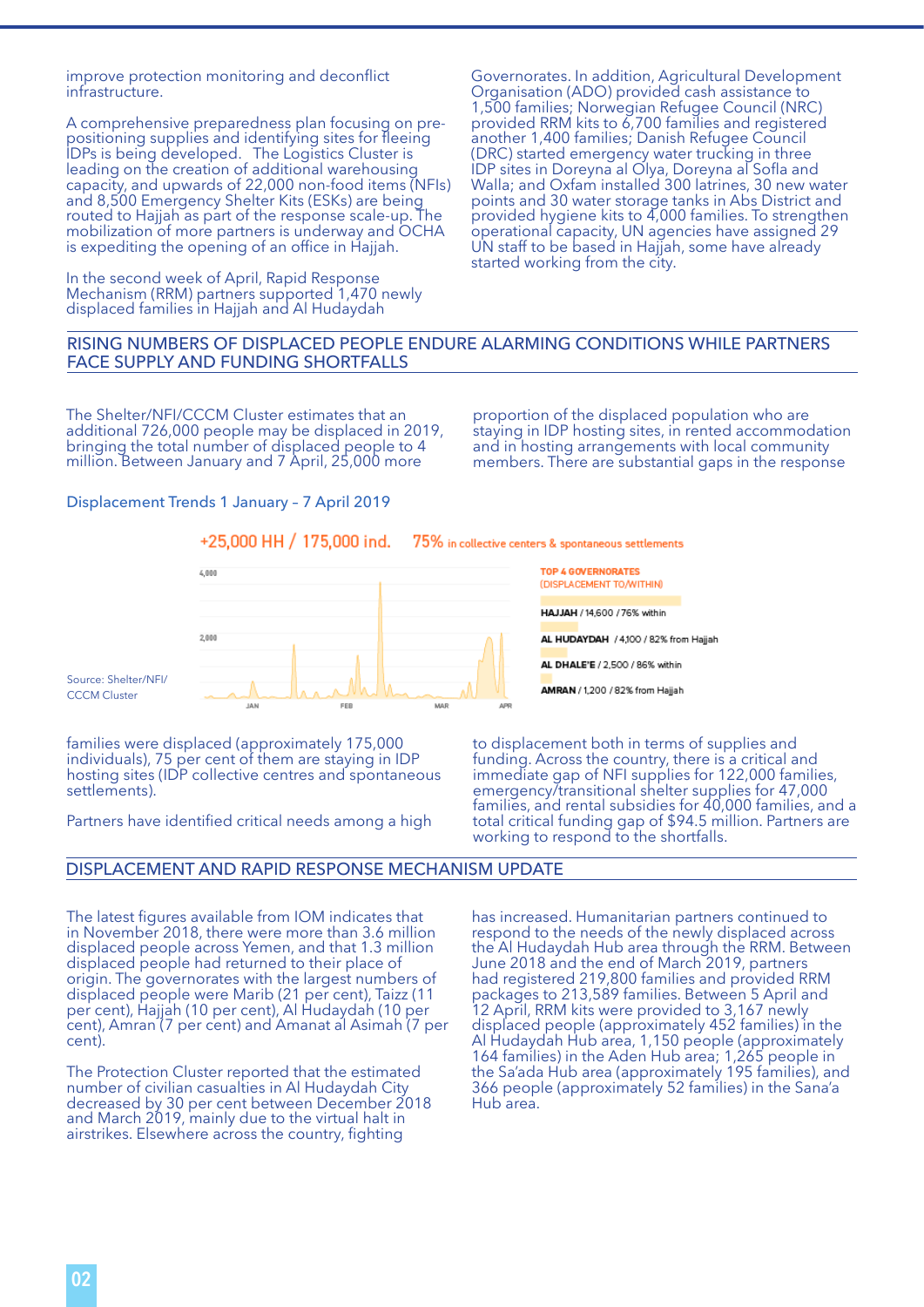#### RRM Response June 2018 - March 2019

| <b>PERIOD OF DISPLACEMENT</b> | <b>REGISTERED IDP FAMILIES</b>         | <b>ASSISTED WITH RRM</b>        | <b>HUB</b>  |
|-------------------------------|----------------------------------------|---------------------------------|-------------|
|                               | 134,450                                | 133,280                         | AL HUDAYDAH |
|                               | 31,793                                 | 28,916                          | <b>ADEN</b> |
| JUNE 2018 - 31 MARCH 2019     | 11,379                                 | 9,745                           | <b>IBB</b>  |
|                               | 36,178                                 | 36,178                          | SANA'A      |
|                               | 6,000                                  | 5,470                           | SA'ADA      |
| <b>TOTAL</b>                  | <b>219,800</b> (1,538,600 individuals) | 213,589 (1,162,721 individuals) |             |
| Source: UNFPA                 |                                        |                                 |             |

#### AVERAGE COST OF MINIMUM FOOD BASKET IS 102 PER CENT HIGHER THAN PRE-CRISIS

In the February edition of *Market Watch*, WFP reports that the average cost of the minimum basket increased by 3 per cent between January and February, rising from YER4,637 (\$18.56) to YER4,766 (\$19.04). This means the cost of a food basket is now 102 per cent higher than in 2015, such price increases threaten the food security of millions of vulnerable households on low incomes.

165 per cent against the Rial.

The Yemeni Ministry of Planning and International Cooperation in Sana'a indicated in its latest Socio-Economic Brief that the prospects of the Yemeni economy stabilizing are dependent on an accelerated peace process and prioritizing economic issues. This would allow for the resumption of hydrocarbon

#### Exchange rate for the Yemeni rial January 2015 - January 2019



#### Source: FSAC

Exchange rate fluctuations continue to undermine the Yemeni economy, which relies heavily on imports denominated in US dollars. The report stipulated that the Yemeni rial depreciated in the last week of February by 6 per cent compared to January, from YER533/US\$ to YER569/US\$; when compared with the pre-crisis value, the US dollar has increased in value by

exports and the flow of more humanitarian funding. Support for the national currency and improved livelihood support is crucial, alongside paying public sector salaries, making regular cash transfers and funding basic social services. Without these measures, the humanitarian situation and economy may deteriorate further in 2019.

#### UPDATES FROM THE HUBS

## **AL HUDAYDAH HUB**

According to the Protection Cluster, from the start of the year until the end of March, 36 airstrikes in Hajjah resulted in 129 civilian casualties. Intense fighting was reported in Kushar District after clashes broke out between Hajjour tribesmen and local authorities. After hostilities in Abs escalated at the end of March, they reduced in early April, but clashes continued sporadically. During the reporting period shellfire in Hays and At Tuhayta, sniper fire in Hays, and landmine incidents in Hajjah, At Tuhayta and Ad Durayhimi caused civilian casualties. Attacks also damaged homes and businesses.

### **SA'ADA HUB**

The regular pattern of airstrikes and shelling in border districts continued throughout the reporting period, damaging homes and farms. On 26 March, an airstrike damaged Kitaf Rural Hospital; eight fatalities, including five children and a hospital worker, and nine injured, were confirmed. In a statement, the Humanitarian Coordinator for Yemen, Lise Grande, referring to the recent spread of cholera stated, "it is unconscionable that health facilities are destroyed when people need them most". The NGO, Save the Children, which supports the hospital, and other humanitarian organizations, issued statements condemning the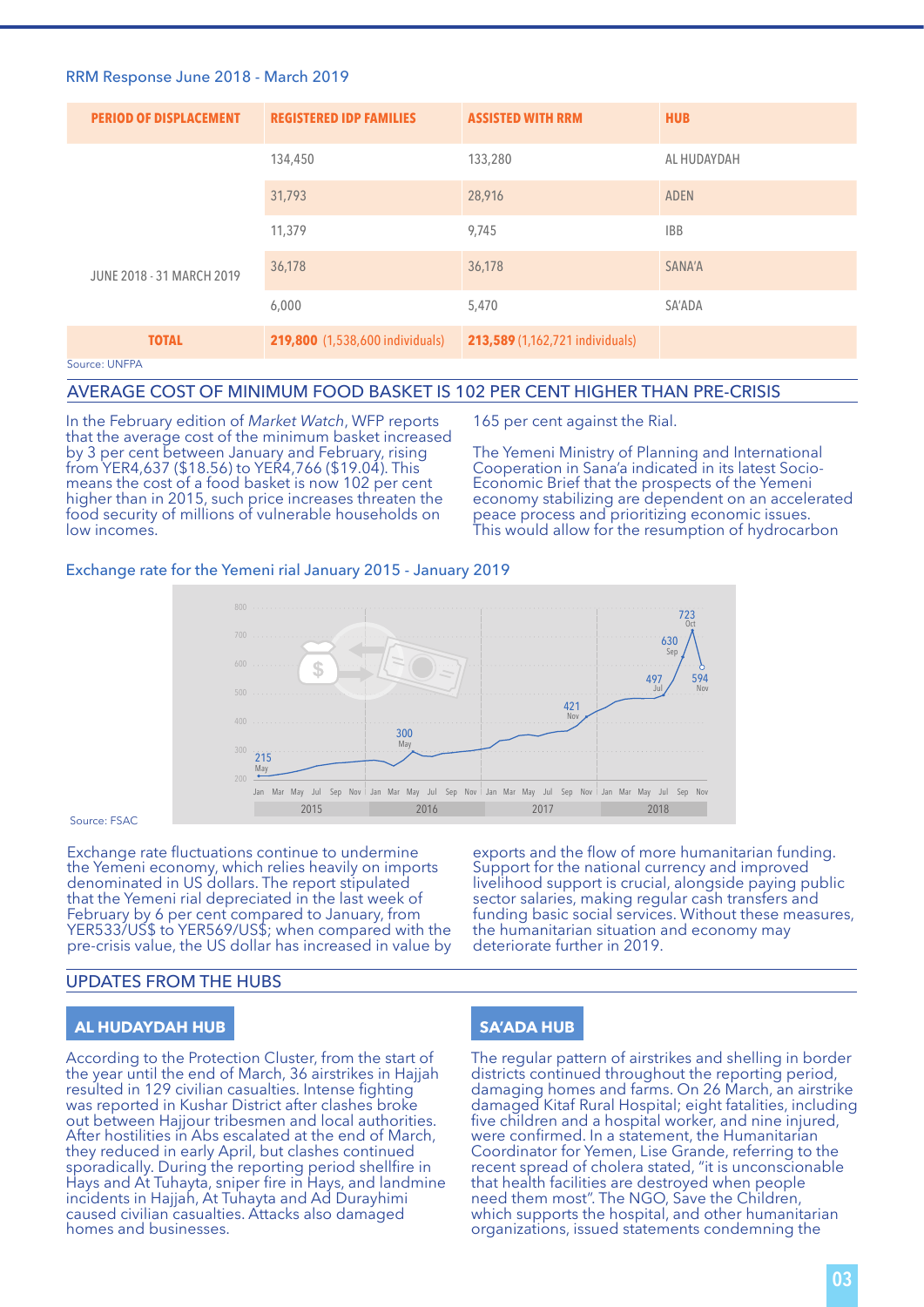incident as a breach of international humanitarian law.

Fighting in Kitaf Wa Al Boqe'e continued to cause displacement during the reporting period; the number of people displaced from Kitaf since 2015 had reached 4,150 families by the end of March, 1,150 of the families were reportedly displaced in the previous two months. Movement restrictions and the escalation of fighting have slowed partners' response to recent displacement. UNFPA has concluded the registration of newly displaced families, with RRM distribution due to start imminently. WHO and Save the Children International continue to support Kitaf District Hospital.

In Al Jawf, clashes continued in areas of active conflict in Al Maton, Khab Wa Ash Sha'af and Bart Al Anan districts. 0n 8 April, OCHA led a UN assessment mission to As Safra and Kitaf districts to assess the needs of IDPs and host communities.

#### **SANA'A HUB**

Airstrikes in the Sana'a Hub area of operation continued during the reporting period, some causing civilian casualties and damaging homes and businesses. Affected areas included Al-Thawrah District to the north of Sana'a City, Nihm, and Sirwah in Marib to the north east. Hostilities including airstrikes, UXO and landmine incidents were reported in Qaniyah in Radman Al-Awad, and Al-Bayda. There were several mass casualty incidents during the reporting period. On 7 April, at least 11 civilians, including 5 children were killed, and 55 civilians, including 34 children and 4 women, were injured by an explosion in a warehouse in the Shu'aub District of Sana'a. The explosion seriously damaged two schools, a mosque, houses and shops. In another incident on 3 April, an airstrike reportedly hit a water truck in Al Wahbiyah in As Sawadiyah killing four civilians; the same week, an unexploded ordinance exploded in Hamdan District in Sana'a Governorate and reportedly killed two children and injured 15 civilians.

#### **IBB HUB**

According to field reports, shelling continued for nine consecutive days at the start of April in villages in the mountainous area of Al-Oud in Al Nadirah District, the east of Ibb Governorate and resulted in the displacement of residents to safer villages in the area. According to the Protection Cluster, armed clashes continued in Taizz Governorate causing civilian casualties and damaging homes. The Food Security and Agriculture Cluster mobilized a response for 97 families stranded in a conflict area in the eastern part

of Sabir Al Mawadim District, who will receive food rations for a minimum of three months.

The escalation of the conflict in Al Dhale'e Governorate for two weeks at the end of March displaced more than 982 families to areas controlled by the Government of Yemen, 512 families displaced to Damt District in Al Dhale'e Governorate and 470 to Al Nadirah in Ibb Governorate. This adds to the 380 families already displaced earlier in the month, who had received initial rapid response kits.

OCHA Head of Office was on mission in Ibb between 6 and 9 April. Following the visit, the Shelter Sub-National Cluster agreed on an action plan to address response gaps in IDP sites, including mapping and profiling 60 known IDP sites, and the immediate distribution of NFIs to sites in Dhi as Sufal District.

#### **ADEN HUB**

A reported surge in fighting in northern Al Dhale'e resulted in civilian casualties and damaged homes in the Al Aoud area of Al Qa'atabah. According to partners, escalating clashes in Qa'atabah District, particularly in the Al Aoud and Al Haqeb areas in the last week of March caused the displacement of 232 families towards Qa'atabah City, where a local partner worked on the RRM response. In the three weeks to 14 April, 1,497 families – mostly from Qa'atabah District – were displaced to areas covered by the Aden hub. Since the conflict escalated in late March, 1,430 families have been displaced to areas controlled by the de-facto authorities in the Ibb hub area, including 1,260 to Damt District and 170 to An Nadirah District. On 8 April, OCHA and IOM visited Al Dhale'e Governorate where they met with local officials, to discuss setting up a coordination mechanism for sharing data, and with humanitarian partners. The level of response remains a concern and a follow up mission is to take place the week of 14 April. Overall 43,058 families have been displaced to the Aden hub area since December 2017. On 2 April, an international NGO stopped admitting new patients to its surgical hospital in the Sheikh Othman District of Aden, one of the major trauma management sites in the south, after a group of armed men abducted a patient, who was later found dead.

On 24 March, the newly appointed Governor of the Central Bank in Aden met with the representatives of money exchange companies in Aden and agreed to unify the exchange rate and avoid speculative prices for the currency and the exchange market stabilized at YER510/US\$. There have been no major changes in value but no corresponding change in commodity prices due to a lack of confidence that stability will be maintained. A similar situation exists across the country.

### INTER-AGENCY MISSION TO MARIB AND HADRAMAUT

A joint OCHA, WFP, IOM, and Resident Coordinator's office mission visited Marib and Hadramaut in the second week of April to assess access conditions in the two governorates and explore options for opening a UN hub in Marib to expand coverage and scale up the humanitarian response across eastern Yemen. The mission found that Marib Governorate is facing a major displacement crisis that requires a substantial scale-up in response efforts. In neighbouring Al

Jawf Governorate, people continue to face a very challenging humanitarian situation. IOM is mapping and assessing needs in IDP sites in Marib and Al Jawf and is managing more than 30 IDP sites in Marib Governorate; other partners are to scale up their response. Preparations for opening a UN hub in Al Mukalla are almost complete. While the hub will provide emergency response, including cyclone response, it will focus on development programming.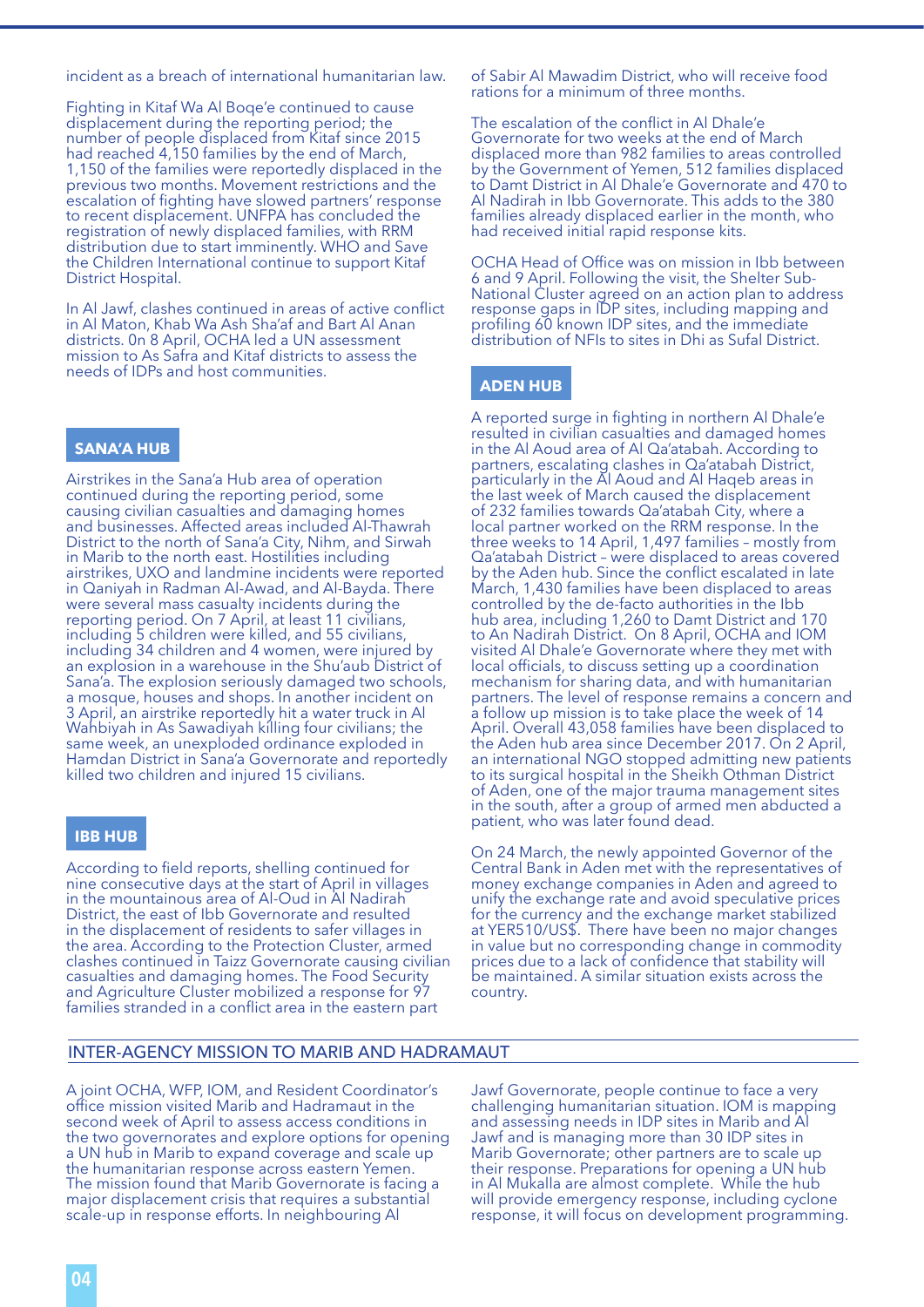## HUMANITARIANS RESPOND TO AN INCREASE IN SUSPECTED CHOLERA CASES

The number of suspected cholera cases has continued to rise since the start of the year. As of 7 April, 194,595 suspected cases and 406 associated deaths have been reported. Sixteen per cent of suspected cases presented with severe dehydration. While children under age 5 represent 23 per cent of total suspected cases, the elderly are most seriously affected. Seventy per cent of suspected cases are reported from six governorates: Amanat Al Asimah, Al Hudaydah, Sana'a, Amran, Ibb, and Dhamar governorates; 147 districts have been identified as a priority for response.

The focus of the response is to prevent and stop transmission. This is coordinated by the Cholera Task Force, headed by the Ministry of Public Health and Population and Ministry of Water and Environment and is supported by UNICEF and WHO. The national

surveillance system (eIDEWS) is being upgraded for real time collection, analysis, and dissemination of information for rapid case detection and timely response.

Health and WASH cluster partners have scaled up response activities. There are 169 Diarrhoea Treatment Centres and 1,043 Oral Rehydration Corners currently functioning across the country and 333 health rapid response teams (RTTs) and 750 WASH RRTs have been activated. Distribution and stockpiling of supplies, including cholera kits, hygiene kits, and water purification tablets is ongoing. An Oral Cholera Vaccination campaign is scheduled for the end of April, which will target 1.2 million beneficiaries in affected districts.

## FUEL SCARCITY RESULTS IN PRICE HIKES AND LENGTHY QUEUES AT GAS STATIONS

Acute fuel and gas shortages throughout northern Yemen have led to queues of vehicles several kilometres long at gas stations with drivers sometimes waiting in line for days. Shortages have led to a notable reduction in road traffic. Fuel prices on the black market have increased to YER18,000 for 20 litres as opposed to the official price of YER7,300, and the de facto authorities are taking steps to curb black market activities. In Sana'a City, cooking gas stations are closed and the only gas available is on the black market at YER12,000 compared to the official price of YER3,300. The shortage of gasoline in local markets has significantly increased the cost of transport and threatens to lead to a hike in the price of other necessities.



© OCHA

If the situation continues, it could have significant implications for the humanitarian situation. In Sa'ada Governorate, as of the week ending 11 April, some gas stations were closed and there were long queues at others. A similar situation exists in Al Hudaydah, where small quantities of gas remain available in local markets, though no change in fuel prices have been reported. Shortages have been attributed to restrictions imposed by the Government of Yemen and de-facto authorities. The Government of Yemen continues to apply Decree 75, which requires fuel importers to provide proof that imported oil derivatives were purchased through official markets. Without this proof, the Government has delayed or denied permission for ships carrying fuel imports to berth, even when these same ships have been cleared by UNVIM. In addition, traders carrying fuel overland are reported to face difficulties crossing checkpoints, particularly when seeking to enter areas controlled by de-facto authorities from Government-controlled areas for ships already cleared by UNVIM to berth. In addition, those transporting fuel overland are reported to face difficulties at checkpoints.

Since the second week of April, there have been daily protests outside the UNDP building in Sana'a, where employees of the Yemen Oil Company have erected tents. Protestors are calling on the UN to intervene to allow oil tankers stationed off the coast of Al Hudaydah to dock and discharge their cargo. As of 21 April, there were 11 ships cleared by UNVIM in the coalition holding area off the coast of Al Hudaydah containing 231,000 of fuel. Four others had been cleared by the Saudi-led Coalition, three were queuing to enter Al Hudaydah port, and one has already discharged its cargo at the port and sailed.

## UNVIM UPDATE

Al Hudaydah and Saleef ports remain open. Between 20 March and 16 April, 22 vessels discharged a total of 311,238 metric tons (MT) of cargo at Al Hudaydah port, and 106,571 MT at Saleef port. Twenty ships berthed at Al Hudaydah port and two at Saleef port.





| المخطو     | $\blacksquare$ | Al Hudaydah 311,238 MT |            |
|------------|----------------|------------------------|------------|
| 286,088 MT | 131,722 MT     | Saleef                 | 106,571 MT |